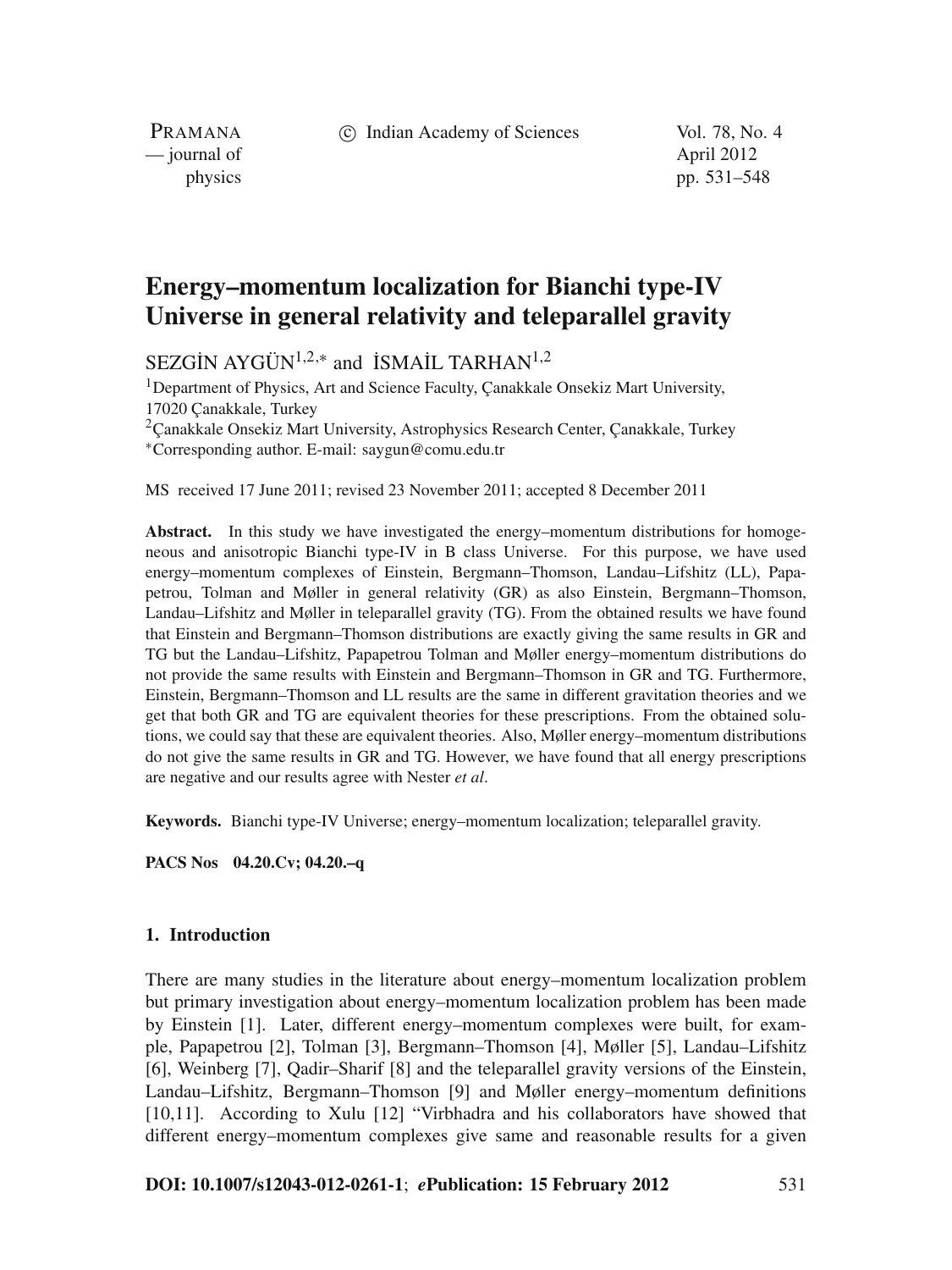## *Sezgin Aygün and ˙Ismail Tarhan*

space-time" [11,13,14]. Many authors have tried to solve energy–momentum localization problem using different space-time metrics and different energy–momentum prescriptions and they evaluated some important results in gravity theories in GR and TG [15–35]. Favata [36] has investigated energy localization invariance of tidal work in general relativity. He investigated the formulation of covariant conservation laws and calculated the tidal work using various energy–momentum definitions in GR. However, various authors have investigated with different definitions and different gravitation theories to solve energy–momentum localization using the Bianchi models. Radinschi [29] has obtained Landau–Lifshitz and Papapetrou energy–momentum solutions for the Bianchi type-VI<sub>0</sub> space-time. Later, she obtained the same solutions for the Bianchi type-VI<sub>0</sub> Universe using the Tolman, Bergmann–Thomson and Møller energy–momentum complexes [30]. For Bianchi type-I Universe, Xulu [37] has investigated Weinberg, Landau–Lifshitz and Papapetrou energy–momentum prescriptions and he found that the overall energy is zero. However, the solutions of this study agrees with the solution in a paper by Banerjee and Sen. Banerjee–Sen [38], for Bianchi type-I Universe, using the Einstein prescription, investigated the energy–momentum problem and they found that the total energy is zero. Radinschi [28] has evaluated the total energy due to the matter and gravitational field to be zero using the Møller energy–momentum definition for Bianchi type-I metric. Aydoğdu and Saltı [39], using the energy definition in Møller's tetrad theory of gravity, have obtained total energy of the Universe in Bianchi type-I cosmological models which includes both the matter and gravitational fields as zero. Loi and Vargas [40] have studied energy localization for Bianchi I and II type Universes in TG. Aydoğdu  $[41]$  has investigated Einstein and LL energy definitions for Bianchi type-II Universe in GR and TG. Nevertheless, Aydoğdu and Saltı [42] have obtained Einstein and Bergmann–Thomson prescriptions for Bianchi type-V metric in general relativity and teleparallel gravity. Also Aydoğdu and Saltı [43] have investigated Bianchi type-II space-time using the Bergmann–Thomson energy–momentum prescription in gravitation theories. Nester *et al* [44] have investigated energy distributions of Bianchi class A and B models and they found that the energy for all class B models are negative.

In this study, we have investigated energy–momentum distributions of Bianchi type-IV Universe using different definitions in GR and TG. The plan of the paper is as follows. In the next section, we briefly present Bianchi type-IV space-time model and carry out some necessary calculations for this model. In §3, we introduce energy–momentum definitions of Einstein, Bergmann–Thomson, Landau–Lifshitz, Papapetrou, Tolman and Møller in GR and then compute the energy–momentum densities. In §4, we introduce energy– momentum definitions of Einstein, Bergmann–Thomson, Landau–Lifshitz and Møller in TG and then compute the energy–momentum densities. The last section is devoted to discussion and conclusion. In this paper, all indices are from 0 to 3 and  $G = 1$ ,  $c = 1$  in gravitational units.

# **2. The Bianchi type-IV Universe**

Bianchi-type models are spatially homogeneous and anisotropic Universe models. According to Di Pietro and Demaret [45]; "these models are nine in number but their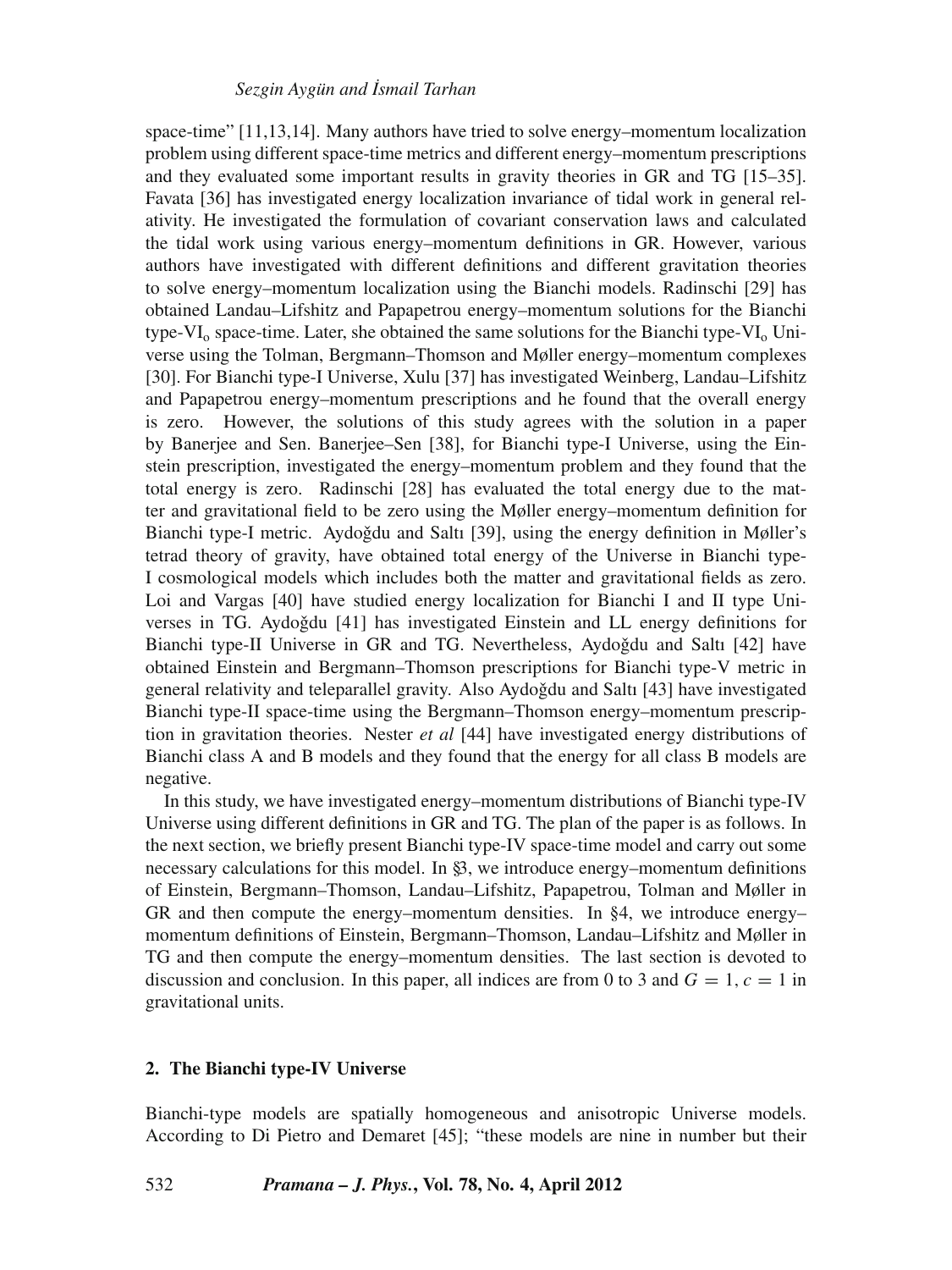classification permits to split them in two classes. There are six models in class A (I, II,  $VI_1$ ,  $VII_0$ ,  $VIII$  and IX) and five in class B (III, IV, V,  $VI_h$  and  $VII_h$ )" [46]. The Bianchi-type space-times are generally defined by the following metric:

$$
ds2 = -dt2 + dl2 \text{ where } dl2 = gab dxa dxb.
$$

Here  $dl^2$  is the three-dimensional line element. According to MacCallum [47]; "spatially homogeneous cosmological models play an important role in attempts to understand the structure and properties of the space of all cosmological solutions of Einstein field equations." The spatially homogeneous Bianchi type-IV Universe is given by

$$
ds^{2} = A^{2}dx^{2} + B^{2}e^{2x}dy^{2} + C^{2}e^{2x}(x dy + dz)^{2} - dt^{2},
$$
\n(1)

where *A*, *B*, *C* are functions of *t* only [48,49]. For the line element (1),  $g_{\mu\nu}$  is defined by

$$
(g_{\mu\nu}) = \begin{pmatrix} A^2 & 0 & 0 & 0 \\ 0 & e^{2x} (B^2 + C^2 x^2) & C^2 x e^{2x} & 0 \\ 0 & C^2 x e^{2x} & e^{2x} C^2 & 0 \\ 0 & 0 & 0 & -1 \end{pmatrix}.
$$
 (2)

The inverse of  $g_{\mu\nu}$  is given by

$$
(g^{\mu\nu}) = \begin{pmatrix} 1/A^2 & 0 & 0 & 0 \\ 0 & 1/e^{2x}B^2 & -x/e^{2x}B^2 & 0 \\ 0 & -x/e^{2x}B^2 & B^2 + C^2x^2/e^{2x}B^2C^2 & 0 \\ 0 & 0 & 0 & -1 \end{pmatrix}.
$$
 (3)

Introducing the tetrad  $\omega^i$  (*i* = 0, 1, 2, 3) given by

$$
\omega^0 = dt; \quad \omega^1 = A dx; \quad \omega^2 = B(e^x)dy; \quad \omega^3 = Ce^x(x dy + dz)
$$
 (4)

the metric (1) can be expressed in the simple form

$$
ds^{2} = -(\omega^{0})^{2} + (\omega^{1})^{2} + (\omega^{2})^{2} + (\omega^{3})^{2}.
$$
\n(5)

Using this relation, we obtain the tetrad components

$$
h^0_{\ \,0} = 1
$$
,  $h^1_{\ \,1} = A$ ,  $h^2_{\ \,2} = Be^x$ ,  $h^3_{\ \,3} = Ce^x$ ,  $h^2_{\ \,3} = Cxe^x$  (6)

and inverse of  $h^{\alpha}_{\ \beta}$  is

$$
h_0^0 = 1
$$
,  $h_1^1 = 1/A$ ,  $h_2^2 = 1/Be^x$ ,  $h_3^3 = 1/Ce^x$ ,  $h_2^3 = -x/Be^x$ . (7)

### **3. Energy–momentum in general relativity**

In this section, we introduce Einstein, Bergmann–Thomson, Landau–Lifshitz, Papapetrou, Tolman and Møller energy–momentum definitions and then compute the energy– momentum densities, respectively.

*Pramana – J. Phys.***, Vol. 78, No. 4, April 2012** 533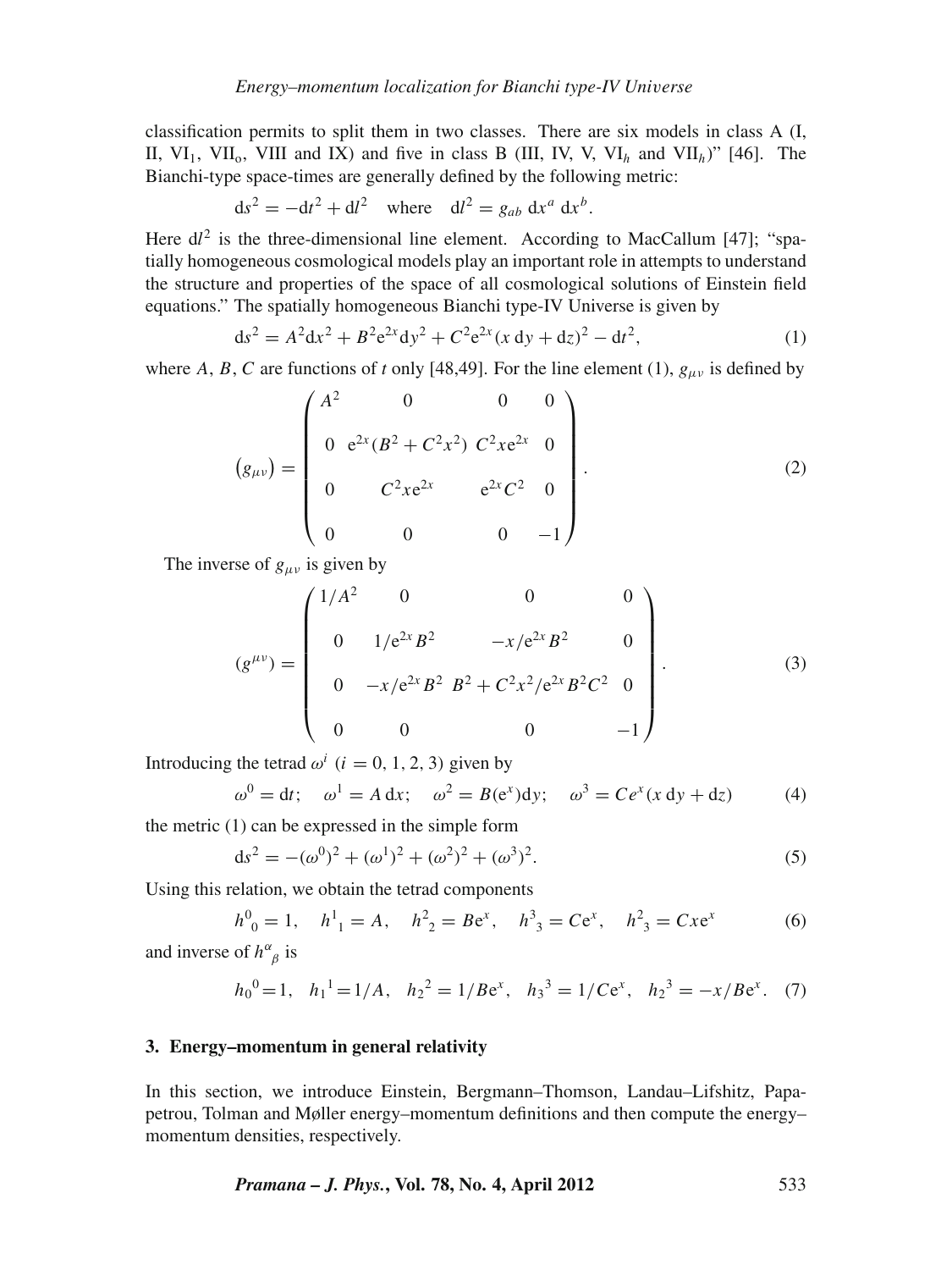### 3.1 *Einstein energy–momentum definition in GR*

Energy–momentum prescription of Einstein [1] is given by

$$
E^{\nu}_{\mu} = \frac{1}{16\pi} \Theta^{\nu\alpha}_{\mu,\alpha},\tag{8}
$$

where

$$
\Theta_{\mu}^{\nu\alpha} = \frac{g_{\mu\beta}}{\sqrt{-g}} \Psi_{,\rho}^{\nu\alpha\beta\rho} \tag{9}
$$

and  $\Psi^{\nu\alpha\beta\rho}$  is giving below as

$$
\Psi^{\nu\alpha\beta\rho} = [-g(g^{\nu\beta}g^{\alpha\rho} - g^{\alpha\beta}g^{\nu\rho})].
$$
\n(10)

 $E_0^0$  is the energy density,  $E_\alpha^0$  are the momentum density components and  $E_0^\alpha$  are the components of energy current density. To obtain energy and momentum densities in Einstein's complex associated with the space-time in eq. (1), we evaluate the required components of  $\Theta_{\mu}^{\nu\alpha}$  as

$$
\Theta_1^{01} = 2Ae^{2x} (BC)_t, \n\Theta_2^{02} = 2Be^{2x} (AC)_t, \n\Theta_3^{03} = 2Ce^{2x} (AB)_t, \n\Theta_0^{01} = \frac{4BCe^{2x}}{A},
$$
\n(11)

where *t* indices describe the derivative with respect to time. Substituting these results into eq. (8), we get Einstein energy–momentum densities in the form

$$
E^{00} = -\frac{BCe^{2x}}{2\pi A},
$$
  
\n
$$
E^{10} = \frac{e^{2x}(BC)_t}{4\pi A},
$$
  
\n
$$
E^{20} = 0,
$$
  
\n
$$
E^{30} = 0.
$$
\n(12)

### 3.2 *Bergmann–Thomson energy–momentum definition in GR*

Energy–momentum prescription of Bergmann–Thomson [4] is given by

$$
\mathbb{S}^{\beta\nu} = \frac{1}{16\pi} \, \Xi^{\beta\nu\alpha}_{,\alpha},\tag{13}
$$

where

$$
\Xi^{\beta\nu\alpha} = g^{\beta\mu} X^{\nu\alpha}_{\mu} \tag{14}
$$

with

$$
X_{\mu}^{\nu\alpha} = -X_{\mu}^{\alpha\nu} = \frac{g_{\mu\beta}}{\sqrt{-g}} \Psi_{,\rho}^{\nu\alpha\beta\rho}.
$$
 (15)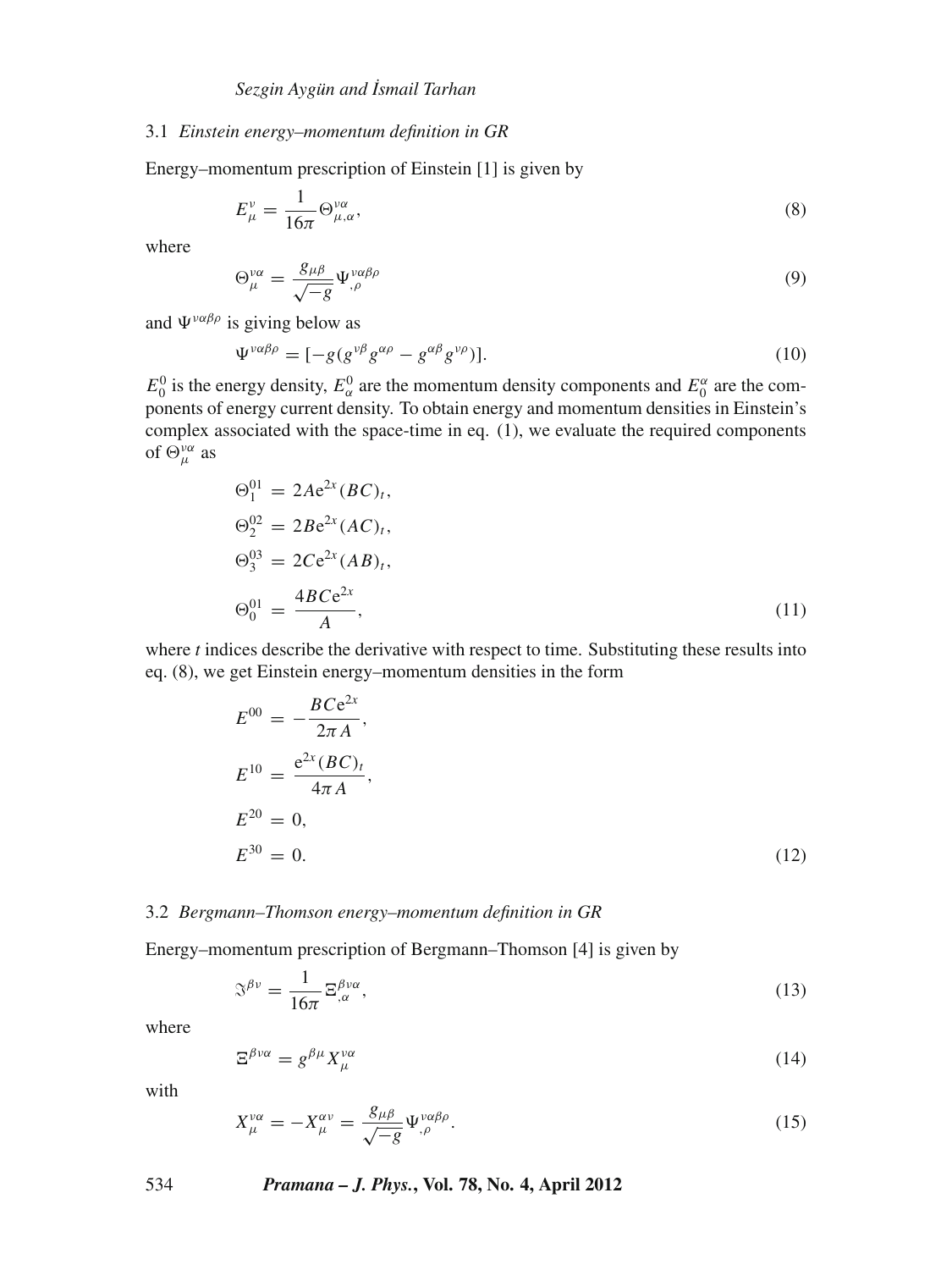Here  $\mathfrak{S}_0^0$  is the energy density,  $\mathfrak{S}_{\mu}^0$  are the momentum density components and  $\mathfrak{S}_0^{\mu}$  are the components of energy current density. To obtain energy and momentum densities in Bergmann–Thomson's complex associated with the space-time in eq. (1), we evaluate the required non-vanishing components of  $\Xi^{\mu\nu\alpha}$  as

$$
\Xi^{101} = \frac{2e^{2x}(BC)_t}{A},
$$
  
\n
$$
\Xi^{202} = \frac{2(AC)_t}{B},
$$
  
\n
$$
\Xi^{203} = \frac{-2x(AC)_t}{B},
$$
  
\n
$$
\Xi^{302} = \frac{-2x(AC)_t}{B},
$$
  
\n
$$
\Xi^{303} = \frac{2(A_tB^2 + A_tC^2x^2 + ABB_t + ACC_tx^2)}{BC},
$$
\n(16)

and if we substitute these results into eq. (13) we obtain Bergmann–Thomson energy– momentum densities in GR as follows:

$$
\mathfrak{S}^{00} = -\frac{BCe^{2x}}{2\pi A},
$$
  
\n
$$
\mathfrak{S}^{10} = \frac{e^{2x}(BC)_t}{4\pi A},
$$
  
\n
$$
\mathfrak{S}^{20} = 0,
$$
  
\n
$$
\mathfrak{S}^{30} = 0.
$$
\n(17)

The above results are exactly the same with the Einstein's energy and momentum complex in GR.

## 3.3 *Landau–Lifshitz (LL) energy–momentum definition in GR*

Energy–momentum prescription of Landau–Lifshitz [6] is given by

$$
L^{\nu\beta} = \frac{1}{16\pi} \Psi_{,\alpha\rho}^{\nu\alpha\beta\rho}.
$$
 (18)

Here  $L_0^0$  is the energy density,  $L_v^0$  are the momentum density components and  $L_v^v$  are the components of energy current density. To obtain energy and momentum densities in LL's complex associated with the space-time in eq. (1), we evaluate the required non-vanishing components of  $\Psi^{\nu\alpha\beta\rho}$  as

$$
\Psi^{1001} = -\Psi^{1010} = B^2 C^2 e^{4x}
$$
  
\n
$$
\Psi^{0202} = -\Psi^{2002} = -A^2 e^{2x} C^2
$$
  
\n
$$
\Psi^{3002} = \Psi^{2003} = -A^2 C^2 e^{2x} x
$$
  
\n
$$
\Psi^{0303} = -A^2 e^{2x} (B^2 + C^2 x^2)
$$
\n(19)

*Pramana – J. Phys.***, Vol. 78, No. 4, April 2012** 535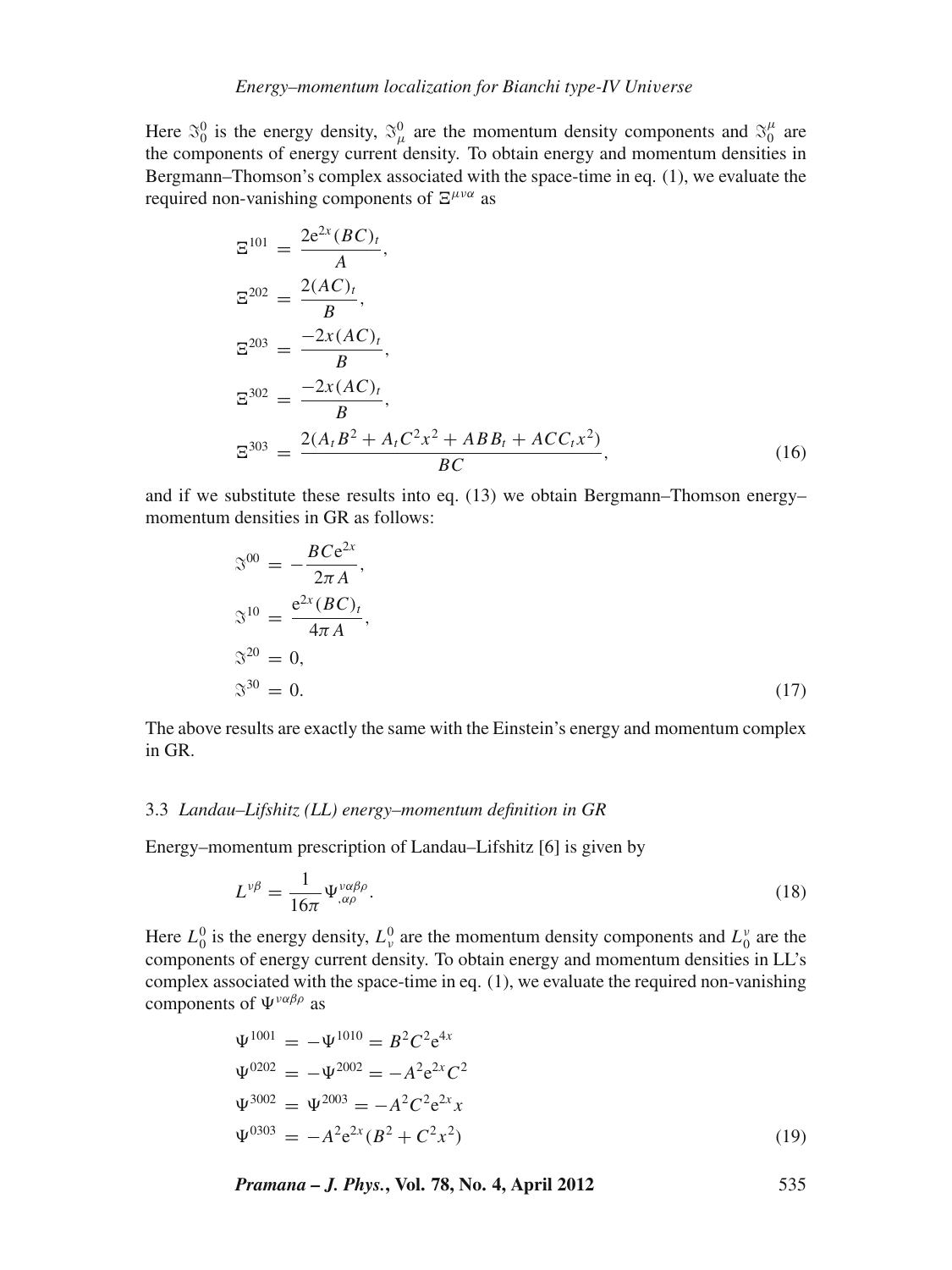and if we take these results into eq. (18), we obtain LL energy–momentum densities in GR as follows:

$$
L^{00} = -\frac{B^2 C^2 e^{4x}}{\pi}
$$
  
\n
$$
L^{10} = \frac{e^{4x} BC(BC)_t}{2\pi}
$$
  
\n
$$
L^{20} = 0
$$
  
\n
$$
L^{30} = 0.
$$
\n(20)

The non-vanishing Landau–Lifshitz energy–momentum densities do not agree with the Einstein and Bergmann–Thomson's energy and momentum complexes in GR.

#### 3.4 *Papapetrou energy–momentum definition in GR*

Papapetrou energy–momentum distribution is given by [2]

$$
\Sigma^{\mu\nu} = \frac{1}{16\pi} N^{\mu\nu\alpha\beta}_{,\alpha\beta},\tag{21}
$$

where

$$
N^{\mu\nu\alpha\beta} = \sqrt{-g} (g^{\mu\nu}\eta^{\alpha\beta} - g^{\mu\alpha}\eta^{\nu\beta} + g^{\alpha\beta}\eta^{\mu\nu} - g^{\nu\beta}\eta^{\mu\alpha}).
$$
 (22)

 $\Sigma_0^0$  is the energy density,  $\Sigma_\mu^0$  are the momentum density components and  $\Sigma_0^\mu$  are the components of energy current density. Using the line element we have found the required components of  $N^{\mu\nu\alpha\beta}$  (eq. (22)) as

$$
N^{1010} = -N^{0011} = \frac{CBe^{2x}(A^2 + 1)}{A},
$$
  
\n
$$
N^{2020} = -N^{0022} = \frac{AC(e^{2x}B^2 + 1)}{B},
$$
  
\n
$$
N^{3030} = -N^{0033} = \frac{A(e^{2x}C^2B^2 + B^2 + C^2x^2)}{CB},
$$
  
\n
$$
N^{0023} = N^{0032} = -N^{0203} = \frac{ACx}{B}.
$$
\n(23)

Using these components in eq. (21) we have obtained Papapetrou energy–momentum distribution for Bianchi type-IV metric as

$$
\Sigma^{00} = -\frac{BC(A^2 + 1)e^{2x}}{4\pi A},
$$
  
\n
$$
\Sigma^{10} = \frac{e^{2x}(A^2BCA_t + A^3BC_t + A^3CB_t - A_tCB + C_tAB + CAB_t)}{8\pi A^2},
$$
  
\n
$$
\Sigma^{20} = 0,
$$
  
\n
$$
\Sigma^{30} = 0.
$$
\n(24)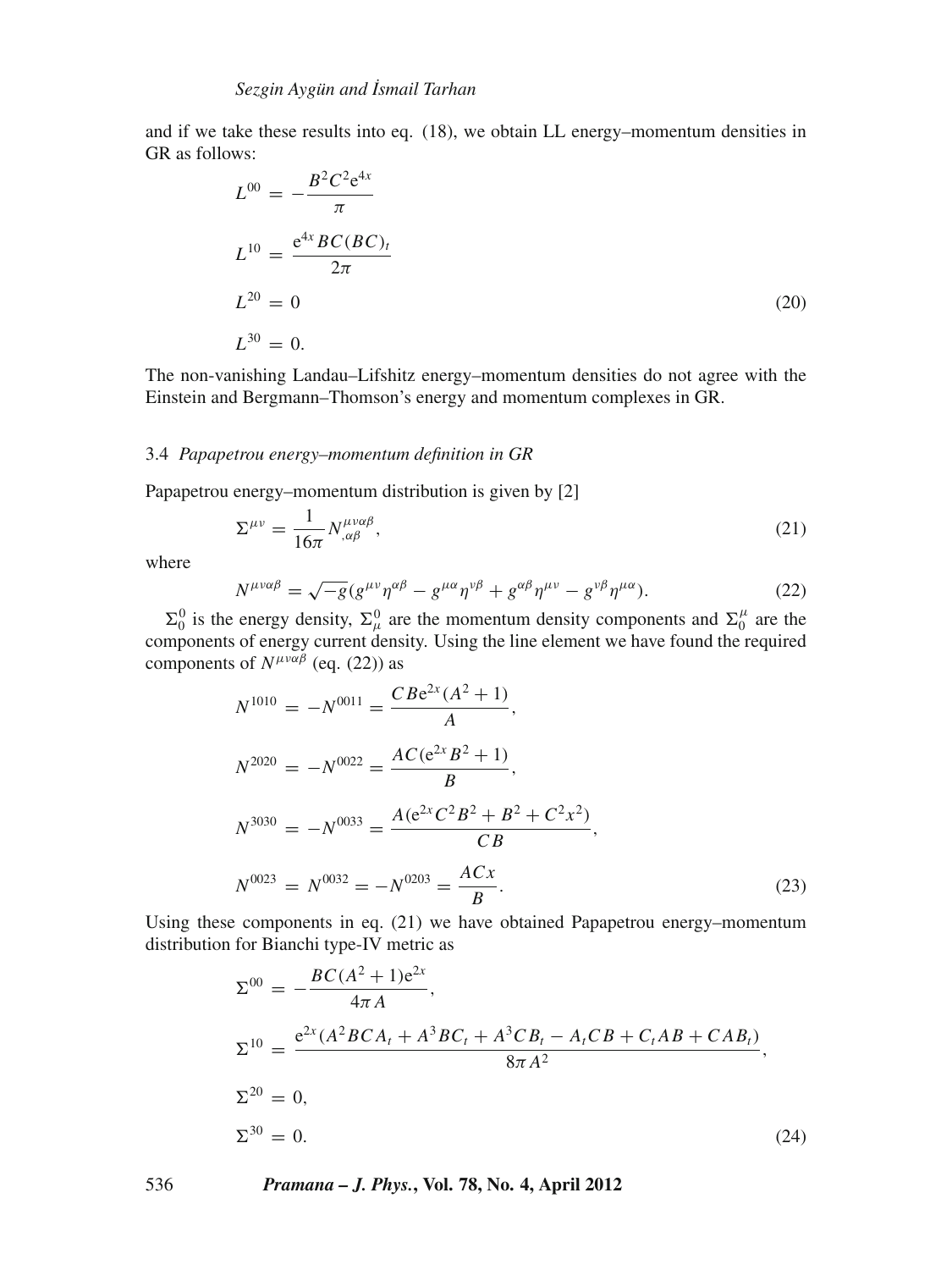# 3.5 *Tolman energy–momentum definition in GR*

The energy–momentum complex of Tolman is given by [3]

$$
\Lambda_k^i = \frac{1}{8\pi} \Upsilon_{k,j}^{ij},\tag{25}
$$

where

$$
\Upsilon_k^{ij} = \sqrt{-g} \Big[ -g^{\,pi} \Big( -\Gamma_{kp}^j + \frac{1}{2} g_k^j \Gamma_{ap}^a + \frac{1}{2} g_p^j \Gamma_{ak}^a \Big) + \frac{1}{2} g_k^i g^{\,pm} \Big( -\Gamma_{pm}^j + \frac{1}{2} g_p^j \Gamma_{am}^a + \frac{1}{2} g_m^j \Gamma_{ap}^a \Big) \Big], \tag{26}
$$

where  $\Lambda_0^0$  is the energy density and  $\Lambda_0^{\alpha}$  are the components of momentum density. Using the line element we have found the required components of  $\Upsilon_k^{ij}$  as

$$
\begin{split}\n\Upsilon_{0}^{01} &= \frac{e^{2x}C(2B^{2} + 2C^{2} - xC^{2} - 2x^{2}C^{2})}{A\sqrt{B^{2} + C^{2} - C^{2}x^{2}}}, \\
\Upsilon_{1}^{00} &= \frac{1}{2}\frac{Ae^{2x}C(2B^{2} + 2C^{2} - xC^{2} - 2x^{2}C^{2})}{\sqrt{B^{2} + C^{2} - C^{2}x^{2}}}, \\
\Upsilon_{2}^{02} &= \frac{1}{2}\frac{e^{2x}(A_{t}CB^{2} - ABCB_{t} + A_{t}C^{3} - A_{t}C^{3}x^{2} + C_{t}AB^{2})}{\sqrt{B^{2} + C^{2} - C^{2}x^{2}}}, \\
\Upsilon_{2}^{03} &= -\frac{Ae^{2x}xB(C_{t}B - CB_{t})}{B^{2} + C^{2} - C^{2}x^{2}}, \\
\Upsilon_{3}^{03} &= \frac{1}{2}\frac{e^{2x}(A_{t}B^{2}C - AB^{2}C_{t} + A_{t}C^{3} - A_{t}C^{3}x^{2} + ABCB_{t})}{\sqrt{B^{2} + C^{2} - C^{2}x^{2}}}. \n\end{split} \tag{27}
$$

Using these components in eq. (25) we have obtained Tolman energy–momentum distribution for Bianchi type-IV metric as follows:

$$
C(4C^{4}x^{4} + 4C^{4}x^{3} - 8C^{4}x^{2} - 4xC^{4} + 3C^{4} - 8B^{2}C^{2}x^{2}
$$
  
\n
$$
\Lambda^{00} = -\frac{e^{2x}}{8\pi} \frac{-4xB^{2}C^{2} + 7B^{2}C^{2} + 4B^{4})}{A(B^{2} + C^{2} - C^{2}x^{2})^{3/2}}
$$
  
\n
$$
\Lambda^{10} = \frac{e^{2x}}{8\pi} \frac{-3C^{2}B^{2}C_{t}(2x^{2} + x - 2) + C^{3}BB_{t}(x + 2 - 2x^{2})}{A(B^{2} + C^{2} - C^{2}x^{2})^{3/2}}
$$
  
\n
$$
\Lambda^{20} = 0,
$$
  
\n
$$
\Lambda^{30} = 0.
$$
  
\n
$$
\Lambda^{30} = 0.
$$
  
\n(28)

*Pramana – J. Phys.***, Vol. 78, No. 4, April 2012** 537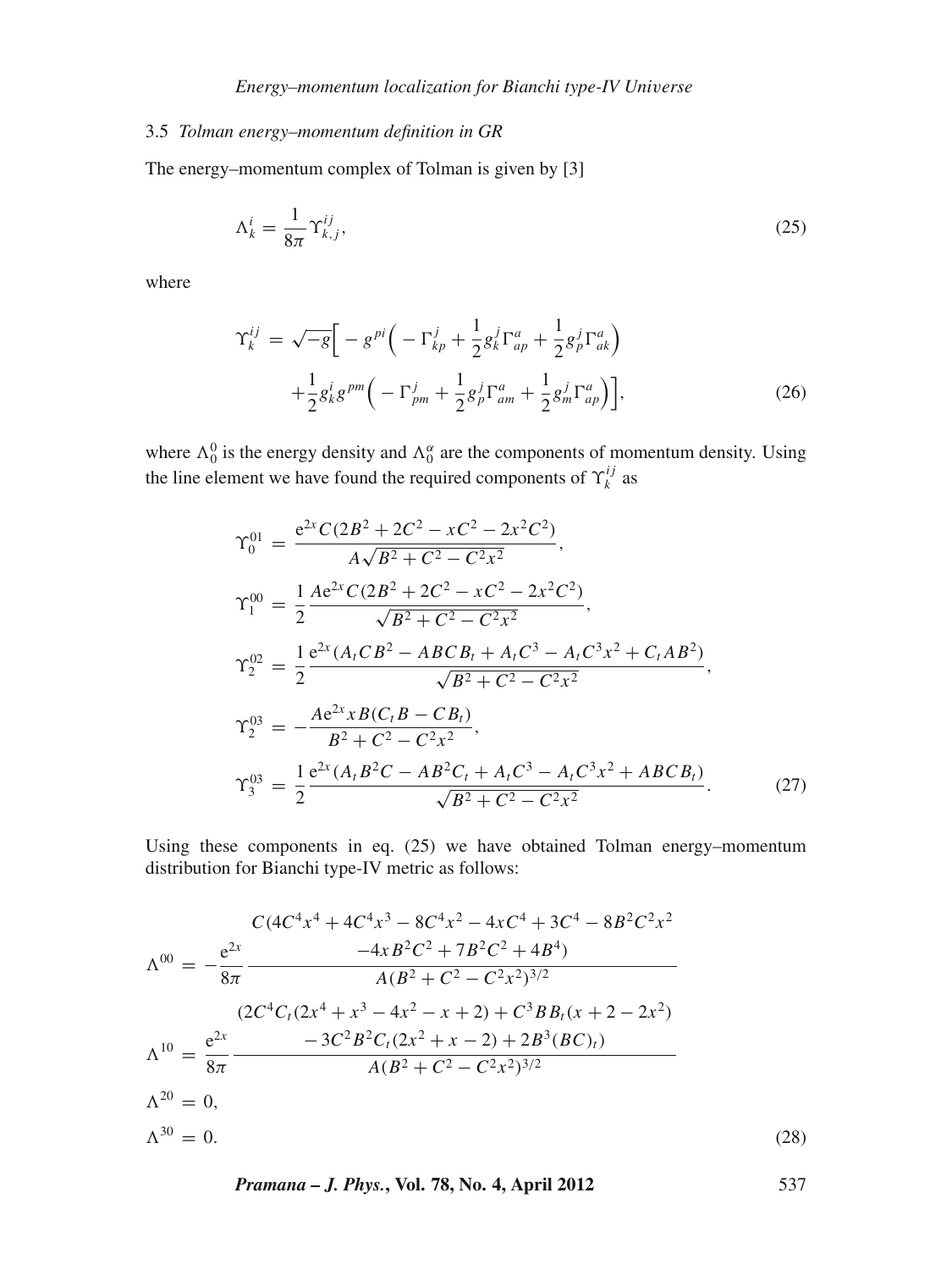## 3.6 *Møller energy–momentum definition in GR*

The energy–momentum complex of Møller [5] is given by

$$
M^{\nu}_{\mu} = \frac{1}{8\pi} \lambda^{\nu\alpha}_{\mu,\alpha},\tag{29}
$$

where the antisymmetric superpotential  $\lambda_{\mu}^{\nu\alpha}$  is

$$
\lambda_{\mu}^{\nu\alpha} = \sqrt{-g} [g_{\mu\beta,\gamma} - g_{\mu\gamma,\beta}] g^{\nu\gamma} g^{\alpha\beta} \tag{30}
$$

and  $M_0^0$  is the energy density and  $M_\alpha^0$  are the momentum density components. Using the metric in eq. (1), we have found the required components of  $\lambda_{\mu}^{\nu\alpha}$  as

$$
\lambda_1^{01} = -2BCe^{2x} A_t,\n\lambda_2^{02} = -2Ae^{2x} C B_t,\n\lambda_3^{03} = -2Ae^{2x} BC_t.
$$
\n(31)

Using these components in eq. (29), we get the Møller energy and momentum densities for Bianchi type-IV metric as follows:

$$
M_0^0 = 0,
$$
  
\n
$$
M_1^0 = -\frac{BCe^{2x}A_t}{2\pi},
$$
  
\n
$$
M_2^0 = 0,
$$
  
\n
$$
M_3^0 = 0.
$$
\n(32)

### **4. Energy–momentum definitions in teleparallel gravity**

In this section, we introduce Einstein, Bergmann–Thomson, Landau–Lifshitz and Møller energy–momentum definitions and then compute the energy–momentum densities, respectively.

# 4.1 *Einstein, Bergmann–Thomson and Landau–Lifshitz energy–momentum definitions in TG*

Teleparallel gravity is called the alternative theory of gravitation theory [9,50]. In this section, we introduce Einstein, Bergmann–Thomson and Landau–Lifshitz energy– momentum definitions in TG and then compute the energy–momentum densities. The energy–momentum complexes of Einstein, Bergmann–Thomson and Landau–Lifshitz in teleparallel gravity are respectively given by the following definitions [9]:

$$
hE^{\mu}_{\ \nu} = \frac{1}{4\pi} \partial_{\lambda} (U_{\nu}^{\ \mu\lambda}), \tag{33}
$$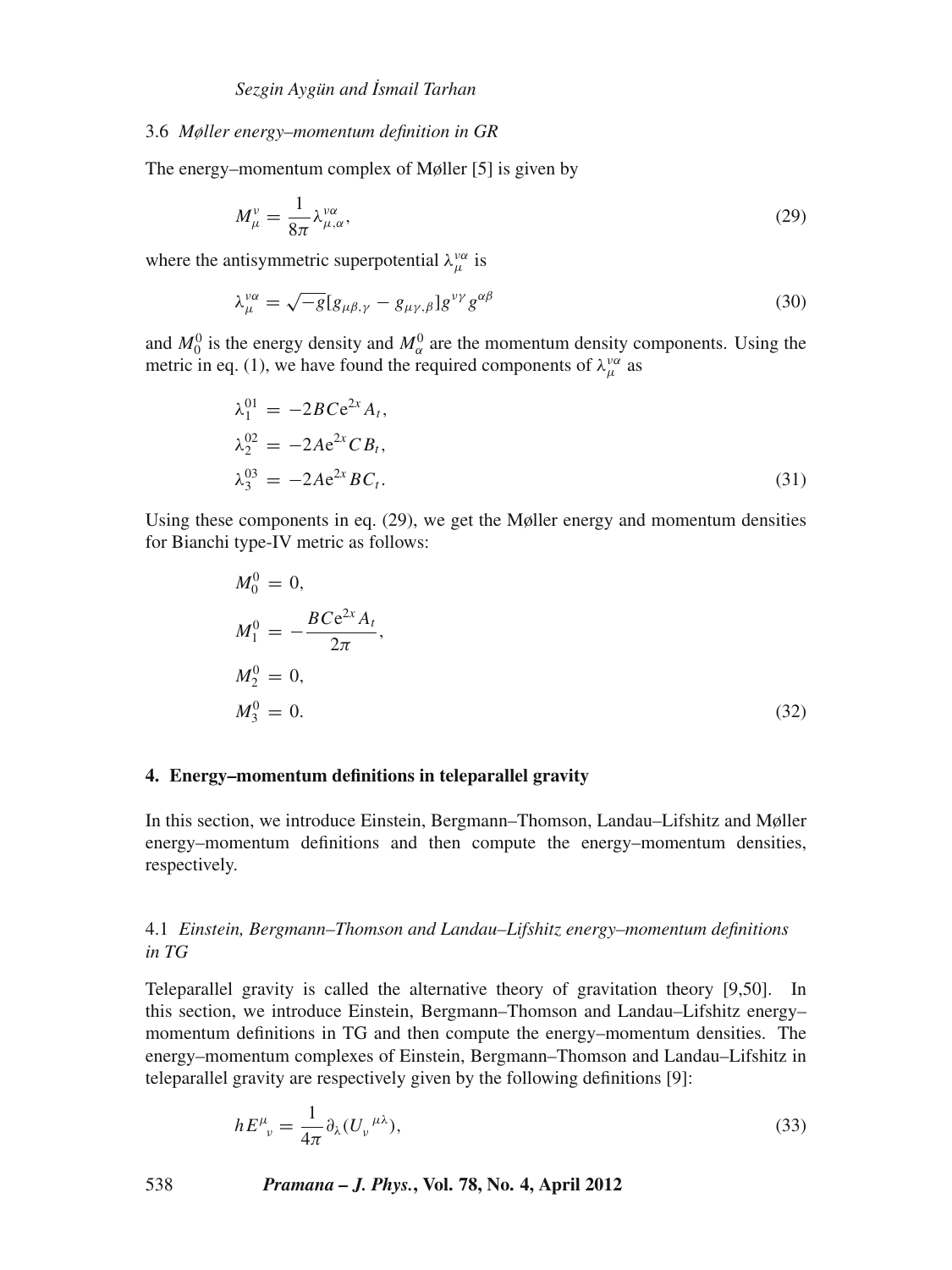*Energy–momentum localization for Bianchi type-IV Uni*v*erse*

$$
h\mathbb{S}^{\mu\nu} = \frac{1}{4\pi} \partial_{\lambda} (g^{\mu\beta} U_{\beta}^{\ \nu\lambda}),\tag{34}
$$

$$
hL^{\mu\nu} = \frac{1}{4\pi} \partial_{\lambda} (h g^{\mu\beta} U_{\beta}^{\ \nu\lambda}),\tag{35}
$$

where  $h = \det(h^a{}_\mu)$  and  $U_\beta{}^{\nu\lambda}$  is the Freud's superpotential, which is given by

$$
U_{\beta}^{\ \nu\lambda} = hF_{\beta}^{\ \nu\lambda}.\tag{36}
$$

Here  $F^{\mu\nu\lambda}$  is the tensor

$$
F^{\mu\nu\lambda} = \epsilon_1 T^{\mu\nu\lambda} + \frac{\epsilon_2}{2} (T^{\nu\mu\lambda} - T^{\lambda\mu\nu}) + \frac{\epsilon_3}{2} (g^{\mu\lambda} T^{\beta\nu}_{\ \beta} - g^{\nu\mu} T^{\beta\lambda}_{\ \beta}) \tag{37}
$$

with  $\epsilon_1, \epsilon_2$  and  $\epsilon_3$  the three dimensionless coupling constants of teleparallel gravity [51]. For the teleparallel equivalent of general relativity, the specific choice of these three constants are

$$
\epsilon_1 = \frac{1}{4}, \qquad \epsilon_2 = \frac{1}{2}, \qquad \epsilon_3 = -1.
$$
\n(38)

To calculate this tensor, first we must calculate Weitzenböck connection

$$
\Gamma^{\alpha}{}_{\mu\nu} = h_{a}{}^{\alpha} \partial_{\nu} h^{a}{}_{\mu} \tag{39}
$$

and after this calculation we get the torsion of the Weitzenböck connection

$$
T^{\mu}_{\ \nu\lambda} = \Gamma^{\mu}_{\ \lambda\nu} - \Gamma^{\mu}_{\ \nu\lambda}.\tag{40}
$$

The energy and momentum distributions in the complexes of Einstein, Bergmann– Thomson and Landau–Lifshitz in the teleparallel gravity are given respectively by the following equations [9]:

$$
P_{\mu}{}^{E} = \int_{\Sigma} h E^{0}{}_{\mu} \mathrm{d}x \, \mathrm{d}y \, \mathrm{d}z,\tag{41}
$$

$$
P_{\mu}^{\quad \beta} = \int_{\Sigma} h B^0_{\ \mu} \mathrm{d}x \, \mathrm{d}y \, \mathrm{d}z,\tag{42}
$$

$$
P_{\mu}{}^{L} = \int_{\Sigma} h L^{0}{}_{\mu} \mathrm{d}x \, \mathrm{d}y \, \mathrm{d}z,\tag{43}
$$

where  $P_{\mu}$  for  $\mu = 1, 2, 3$  gives the momentum components, while  $P_0$  gives the energy and the integration hypersurface  $\Sigma$  is described by  $x^0 = t =$  constant [9]. Using the above

*Pramana – J. Phys.***, Vol. 78, No. 4, April 2012** 539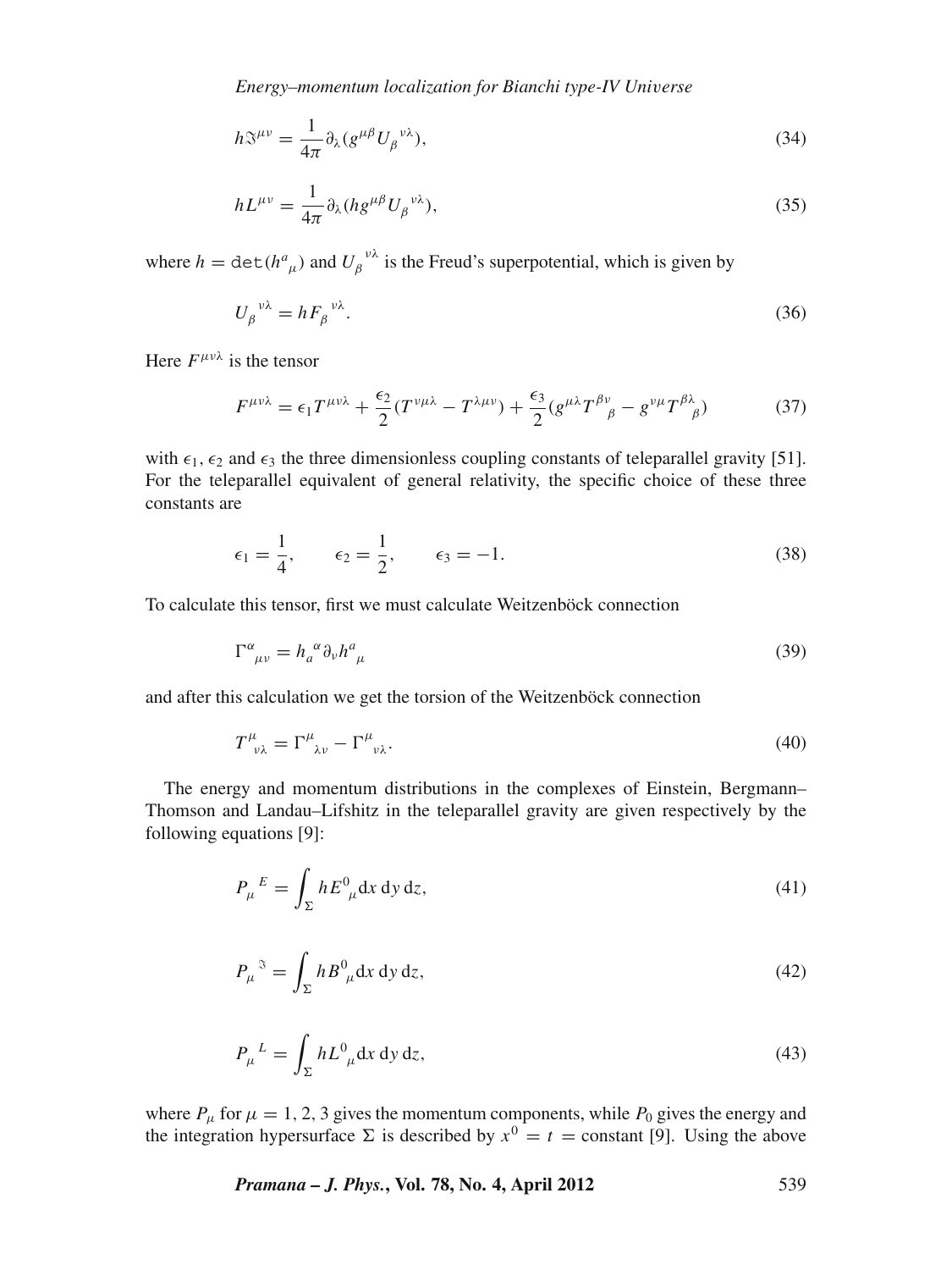tetrad and its inverse in eqs (6) and (7), we get the following non-vanishing Weitzenböck connection components:

$$
\Gamma^{1}_{10} = \frac{A_t}{A},
$$
\n
$$
\Gamma^{2}_{20} = \frac{B_t}{B},
$$
\n
$$
\Gamma^{3}_{30} = \frac{C_t}{C},
$$
\n
$$
\Gamma^{3}_{20} = \frac{x(BC_t - B_t C)}{BC},
$$
\n
$$
\Gamma^{2}_{21} = \Gamma^{3}_{21} = \Gamma^{3}_{31} = 1
$$
\n(44)

and the corresponding non-vanishing torsion components are obtained as

$$
T_{10}^{1} = -T_{01}^{1} = -\frac{A_{t}}{A},
$$
  
\n
$$
T_{12}^{2} = T_{12}^{3} = T_{13}^{3} = 1
$$
  
\n
$$
T_{21}^{2} = T_{31}^{3} = T_{21}^{3} = -1,
$$
  
\n
$$
T_{20}^{2} = -T_{02}^{2} = -\frac{B_{t}}{B},
$$
  
\n
$$
T_{03}^{3} = -T_{30}^{3} = \frac{C_{t}}{C},
$$
  
\n
$$
T_{20}^{3} = -T_{02}^{3} = -\frac{x(BC_{t} - B_{t}C)}{BC}.
$$
\n(45)

Using these components in eq. (37), we get the required non-vanishing components of the tensor  $F^{\mu\nu\lambda}$  as

$$
F^{110} = -F^{101} = -\frac{(BC)_t}{2A^2BC},
$$
  
\n
$$
F^{123} = -F^{132} = -\frac{e^{-2x}}{4B^2A^2},
$$
  
\n
$$
F^{212} = -F^{221} = -\frac{e^{-2x}}{2A^2B^2},
$$
  
\n
$$
F^{213} = -F^{231} = \frac{e^{-2x}(2x+1)}{A^2B^2},
$$
  
\n
$$
F^{220} = -F^{202} = -\frac{e^{2x}(A_tB^2x^2 + A_tC^2 + B_tABx^2 + C_tAC)}{AB^2C^2},
$$
  
\n
$$
F^{230} = -F^{203} = -\frac{xe^{-2x}(AC)_t}{AB^2C},
$$
  
\n
$$
F^{313} = -F^{331} = \frac{-e^{-2x}(B^2 + C^2x^2 + C^2x)}{A^2B^2C^2},
$$
  
\n
$$
F^{010} = -F^{001} = -\frac{1}{A^2}.
$$
  
\n(46)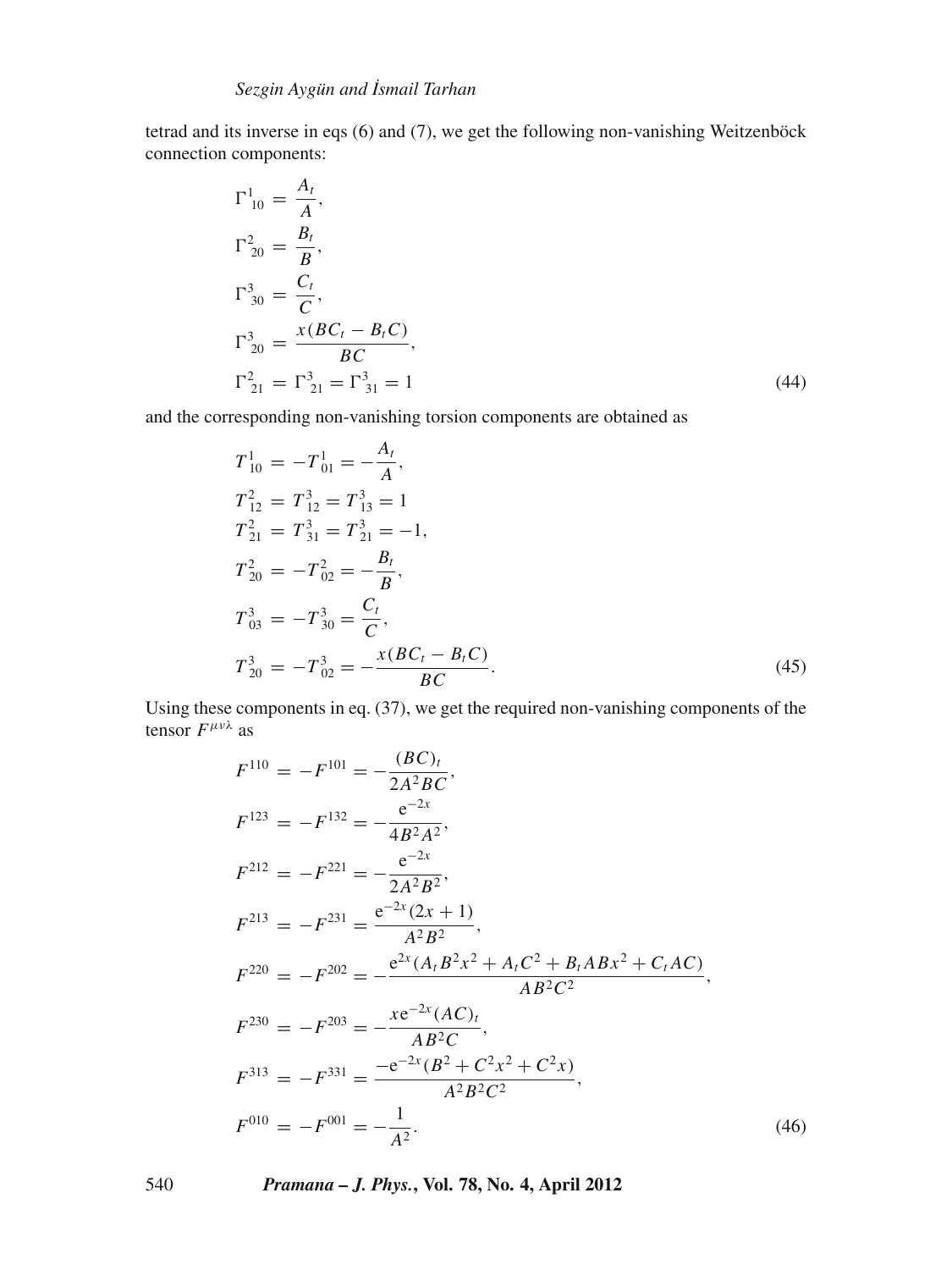From eq. (36) the required non-vanishing components of Freud's superpotential are found as

$$
U_1^{10} = -U_1^{01} = -\frac{Ae^{2x}(BC)_t}{2},
$$
  
\n
$$
U_1^{23} = -U_1^{32} = -\frac{AC}{4B},
$$
  
\n
$$
U_2^{12} = -U_2^{21} = \frac{Ce^{2x}(C^2x - 2B^2)}{AB},
$$
  
\n
$$
U_2^{13} = -U_2^{31} = -\frac{e^{2x}C(C^2x^2 - B^2)}{4AB},
$$
  
\n
$$
U_2^{20} = -U_2^{02} = -\frac{Be^{2x}(AC)_t}{2},
$$
  
\n
$$
U_3^{12} = -U_3^{21} = \frac{e^{2x}(C^3)}{4AB},
$$
  
\n
$$
U_3^{13} = -U_3^{31} = \frac{Be^{-2x}(2C^2 + B^2x)}{4AC},
$$
  
\n
$$
U_3^{30} = U_3^{03} = -\frac{Ce^{-2x}(AB)_t}{2},
$$
  
\n
$$
U_0^{10} = -U_0^{01} = \frac{-Be^{-2x}C}{A}.
$$
  
\n(47)

Substituting eq. (47) into eqs (41), (42) and (43), we get Einstein, Bergmann–Thomson and Landau–Lifshitz energy–momentum densities in teleparallel gravity, respectively.

$$
hE^{00} = -\frac{e^{2x}BC}{2\pi A}, \quad hE^{10} = \frac{e^{2x}(BC)_t}{4\pi A}, \quad hE^{20} = hE^{30} = 0.
$$
 (48)

$$
h\mathfrak{I}^{00} = -\frac{e^{2x}BC}{2\pi A}, \quad h\mathfrak{I}^{10} = \frac{e^{2x}(BC)_t}{4\pi A}, \quad h\mathfrak{I}^{20} = h\mathfrak{I}^{30} = 0. \tag{49}
$$

$$
hL^{00} = -\frac{e^{4x}B^2C^2}{\pi}, \quad hL^{10} = \frac{e^{4x}BC(BC)_t}{2\pi}, \quad hL^{20} = hL^{30} = 0. \tag{50}
$$

# 4.2 *Møller Energy–momentum definition in TG*

Møller modified general relativity by constructing a new field theory in teleparallel space [5]. The goal of this theory was to overcome the problem of the energy–momentum

*Pramana – J. Phys.***, Vol. 78, No. 4, April 2012** 541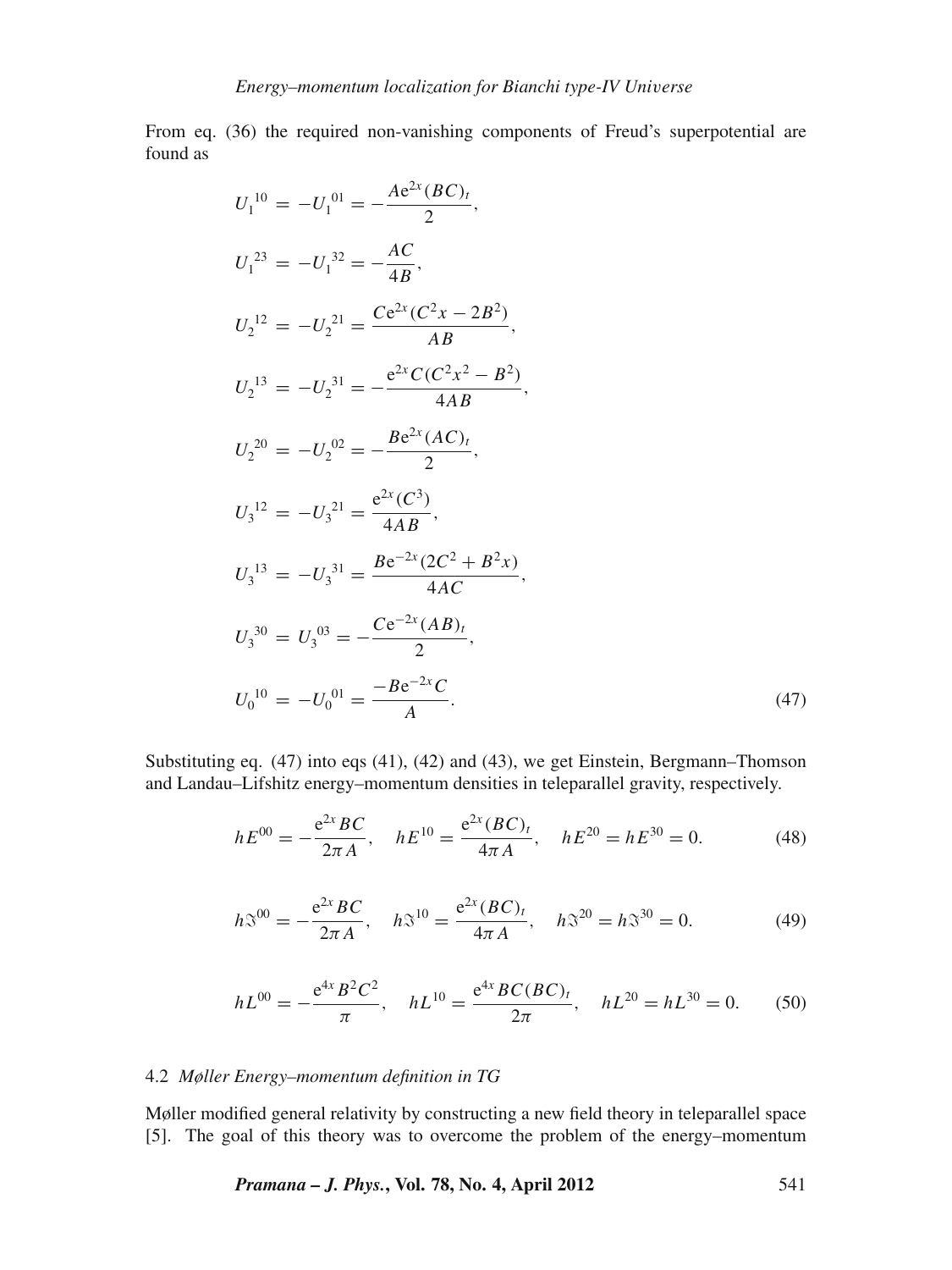complex that appears in Riemannian space [5,21]. The superpotential of Møller in teleparallel gravity is given by Mikhail *et al* [10].

$$
\mathfrak{R}_{\mu}^{\nu\beta} = \frac{(-g)^{1/2}}{2\kappa} \Upsilon_{\chi\rho\sigma}^{\tau\nu\beta} \left[ \Phi^{\rho} g^{\sigma\chi} g_{\mu\tau} - \xi g_{\tau\mu} \gamma^{\chi\rho\sigma} - (1 - 2\xi) g_{\tau\mu} \gamma^{\sigma\rho\chi} \right], \quad (51)
$$

where

$$
\Upsilon^{\tau\nu\beta}_{\chi\rho\sigma} = \delta^{\tau}_{\chi} g^{\nu\beta}_{\rho\sigma} + \delta^{\tau}_{\rho} g^{\nu\beta}_{\sigma\chi} - \delta^{\tau}_{\sigma} g^{\nu\beta}_{\chi\rho} \tag{52}
$$

with  $g_{\rho\sigma}^{\nu\beta}$  being a tensor defined by

$$
g^{\nu\beta}_{\rho\sigma} = \delta^{\nu}_{\rho}\delta^{\beta}_{\sigma} - \delta^{\nu}_{\sigma}\delta^{\beta}_{\rho} \tag{53}
$$

and  $\gamma_{\mu\nu\beta}$  is the con-torsion tensor given by

$$
\gamma_{\mu\nu\beta} = h_{i\mu} h_{\nu;\beta}^i,\tag{54}
$$

where the semicolon denotes covariant differentiation with respect to Christoffel symbols, *g* is the determinant of  $g_{\mu\nu}$  and  $\Phi_{\mu}$  is the basic vector field defined by

$$
\Phi_{\mu} = \gamma^{\rho}_{\mu\rho} \tag{55}
$$

 $\kappa$  is the Einstein constant and  $\xi$  is the free dimensionless parameter [35]. The energy may be expressed by the surface integral

$$
E_{\rm TG}^{\rm Moller} = \lim_{r \to \infty} \int_{r = \text{constant}} \Re_0^{\rm 0\alpha} n_{\alpha} \, \mathrm{d}S,\tag{56}
$$

where  $n_{\alpha}$  is the unit three-vector normal to the surface element d*S* [35]. Taking the results which are given by (6) and (7) into eq. (54) we get some non-vanishing components of γμνβ as

$$
\gamma_{011} = -\gamma_{101} = AA_t, \qquad \gamma_{022} = -\gamma_{202} = Be^{-2x}B_t,
$$
  
\n
$$
\gamma_{023} = -Bxe^{-2x}B_t, \qquad \gamma_{123} = \gamma_{132} = \frac{B^2e^{-2x}(2x - 1)}{2},
$$
  
\n
$$
\gamma_{231} = \frac{B^2e^{-2x}(Bx^2 - C)}{2C}, \qquad \gamma_{331} = -\frac{B^2e^{-2x}x}{2}.
$$
\n(57)

Using these results, we find the following non-vanishing component of basic vector field:

$$
\Phi^{0} = \frac{A_{t}BC^{2} + B_{t}AC^{2} - AB^{2}x^{2}C_{t} + ABCC_{t}}{ABC^{2}}
$$

$$
\Phi^{1} = \frac{4C^{2} - BCx + B^{2}x - 2CBx^{2}}{2A^{2}C^{2}}.
$$
(58)

542 *Pramana – J. Phys.***, Vol. 78, No. 4, April 2012**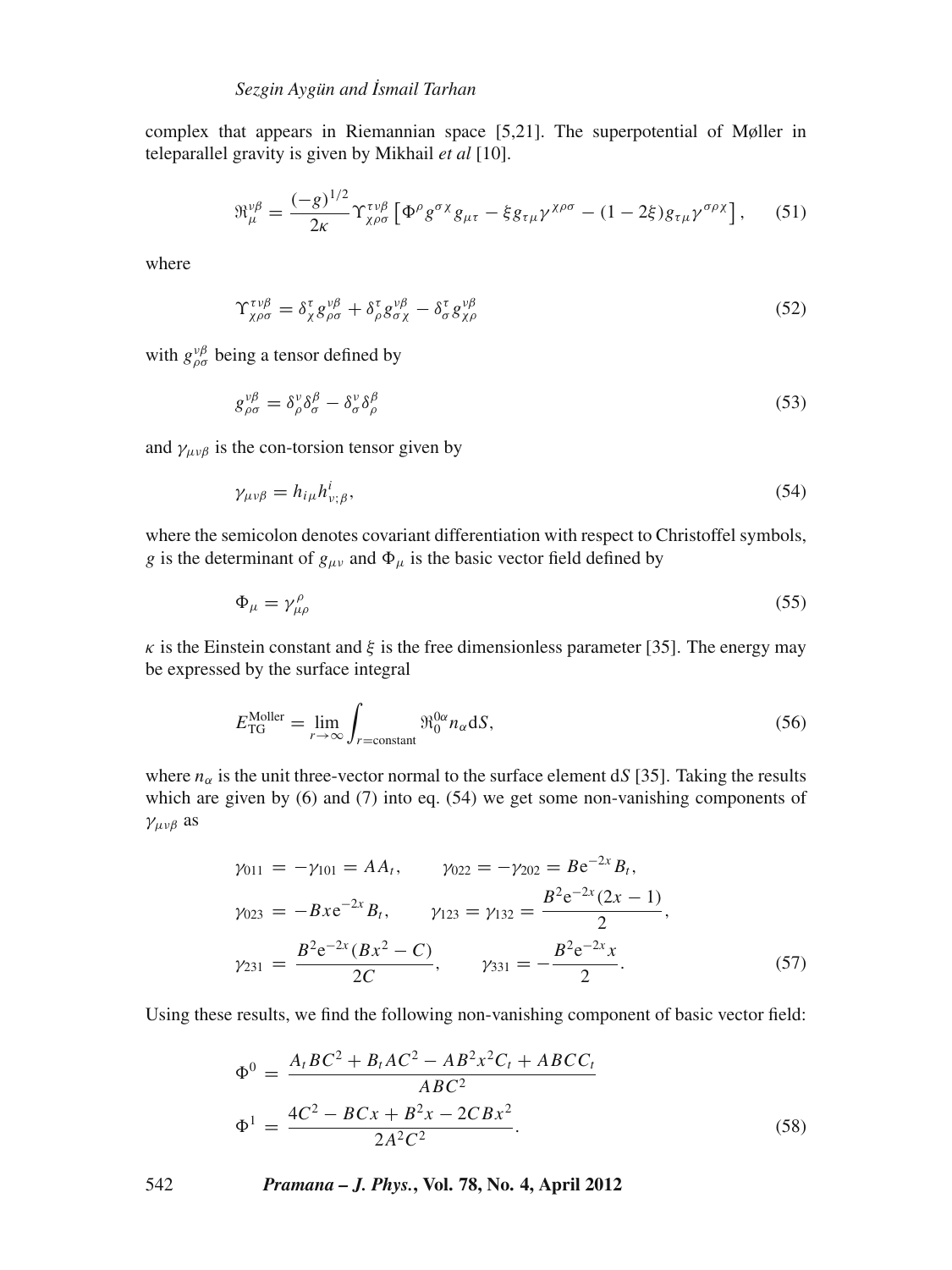From eq. (51), with the results which are given in eqs (57) and (58), we find the required components of Møller's superpotentials as follows:

$$
\mathfrak{R}_{0}^{01} = \frac{Be^{-2x}(BCx - 4C^{2} - B^{2}x + 2BCx^{2})}{ACx},
$$
  
\n
$$
\mathfrak{R}_{0}^{20} = \frac{A_{t}B^{2}C^{2}x^{2} + A_{t}C^{4} + 5B_{t}AC^{2}Bx^{2} - 5AB^{3}x^{4}C_{t} - 5ABx^{2}C_{t}C^{2} + AC^{3}C_{t}}{2BC^{3}\kappa},
$$
  
\n
$$
\mathfrak{R}_{0}^{30} = \frac{A_{t}BC^{2} + B_{t}AC^{2} - 5AB^{2}x^{2}C_{t}}{2C^{3}\kappa},
$$
  
\n
$$
\mathfrak{R}_{1}^{10} = \frac{Ae^{-2x}(B^{2}x^{2}C_{t} - C^{2}B_{t} - C_{t}BC)}{C\kappa},
$$
  
\n
$$
\mathfrak{R}_{1}^{30} = \frac{A^{2}(-A_{t}BC^{2} - B_{t}AC^{2} + 5AB^{2}x^{2}C_{t})}{2C^{3}\kappa},
$$
  
\n
$$
\mathfrak{R}_{2}^{01} = \frac{B^{3}e^{-4x}(x - 1)(BCx - 4C^{2} - B^{2}x + 2CBx^{2})}{ACx},
$$
  
\n
$$
\mathfrak{R}_{2}^{02} = \frac{Be^{-2x}(A_{t}C^{2} + C_{t}AC + 9B_{t}ABx^{2} + 4ABx^{2}C_{t})}{C\kappa},
$$
  
\n
$$
B^{2}e^{-2x}(-xA_{t}BC^{2} + 8xB_{t}AC^{2} + 5AB^{2}x^{3}C_{t} + 5xC_{t}AC^{2}
$$
  
\n
$$
\mathfrak{R}_{2}^{30} = -\frac{+A_{t}BC^{2} + B_{t}AC^{2} - 5AB^{2}x^{2}C_{t})}{2C^{3}\kappa},
$$
  
\n
$$
\mathfrak{R}_{3}^{01} = \frac{Be^{-4x}(4C^{2} - BCx + B^{2}x - 2CBx^{2})(B^{2}x^{2} + C^{2} - B^{2}x)}{4ACx},
$$
  
\n
$$
\mathfrak{R}_{
$$

Substituting these results into eq. (56) we get the Møller energy and momentum distributions in teleparallel gravity as

$$
\kappa M_0^0 = -\frac{B e^{-2x} (4BCx^2 - BC + B^2 - 8C^2 - 2BCx)}{2AC},
$$
  
\n
$$
e^{-2x} (B^2 C (2x + 1) - 4B^2 x^2 (C + C_t) + B^3 (2x - 1))
$$
  
\n
$$
\kappa M_1^0 = -\frac{+ 4C^2 (B_t + 2B) + 4BC_t (C + Bx))}{4C},
$$
  
\n
$$
B^3 e^{-4x} (2BCx (1 - 4x^2) + 4C^2 (4x - 5) + 2Bx^2 (2 + 5C))
$$
  
\n
$$
\kappa M_2^0 = \frac{+ B^2 (1 - 6x) - CB}{4C},
$$
  
\n
$$
B e^{-4x} (B^2 C^2 (16x^2 - 20x + 3) + x^2 B^3 (12Cx + C + 4Bx - 7B - 8x^2 C)) + BC^3 (1 - 8x^2) + 2xB^3 (B - C) + 16C^4).
$$
  
\n
$$
\kappa M_3^0 = -\frac{+ BC^3 (1 - 8x^2) + 2xB^3 (B - C) + 16C^4)}{4AC}.
$$
  
\n(60)

*Pramana – J. Phys.***, Vol. 78, No. 4, April 2012** 543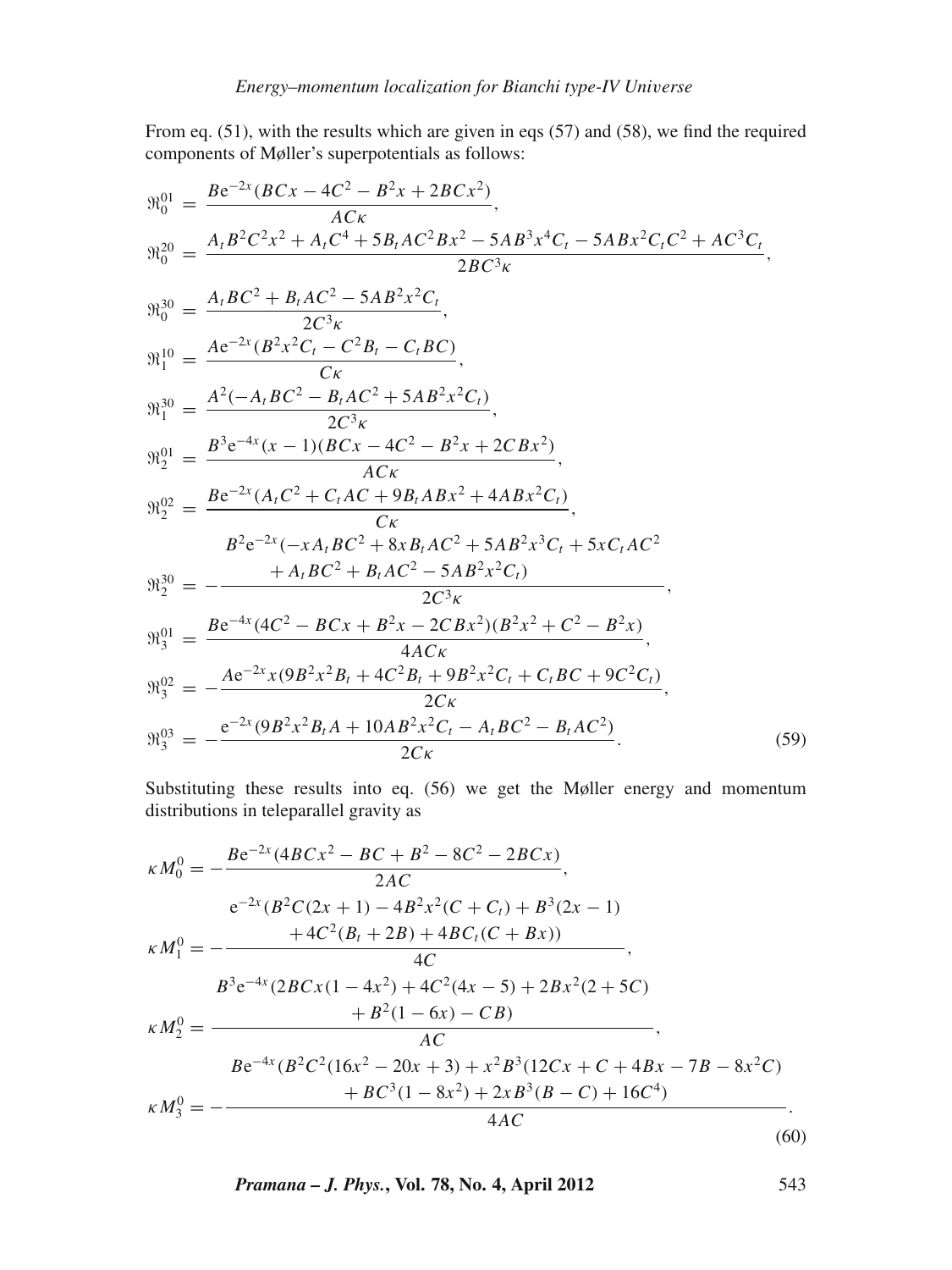# **5. Summary and discussions**

In this study, we have explored the energy–momentum distributions of the homogeneous and anisotropic Bianchi type-IV Universe. For this, we have used Einstein, Bergmann– Thomson, Landau–Lifshitz, Papapetrou, Tolman and Møller energy–momentum complexes in GR and Einstein, Bergmann–Thomson, Landau–Lifshitz and Møller in TG. We found that the results of the energy–momentum distributions of Einstein and Bergmann– Thomson are exactly same but the results of Landau–Lifshitz, Papapetrou, Tolman and Møller energy–momentum distributions are different from Einstein and Bergmann– Thomson in GR and also Møller energy density is zero for Bianchi type-IV Universe. We also found that the second and third momentum densities are same and zero in GR and TG for all definitions for Bianchi type-IV Universe except Møller energy–momentum density in TG. We have found that energy and momentum densities are well defined and non-vanishing for Møller definition in TG. From eqs (12), (17), (20), (24), (28), (48)– (50) and (60) it can be seen that the energy densities are finite, well defined and negative. The results of this paper also support the Cooperstock's hypothesis [52]. According to Cooperstock "that energy is localized to the region where the energy–momentum tensor is non-vanishing" [52–54]. Nester *et al* [44] have investigated energy distributions of Bianchi class A and B models and they found that the energy for all class B models are negative. Also we found negative energy density for Einstein, Bergmann–Thomson and LL, Papapetrou and Tolman prescriptions and these results agree with the study of Nester *et al* [44]. At the end, we have found that these two gravitational theories give the same results for the energy  $(E)$  and momentum  $(M)$  distributions in GR and TG for Einstein, Bergmann–Thomson and LL definitions:

$$
E_{\rm GR} = E_{\rm TG}, \qquad M_{\rm GR} = M_{\rm TG}.
$$

From these results we show that clearly Einstein, Bergmann–Thomson and Landau– Lifshitz energy–momentum prescriptions are equal not only in general relativity but also in teleparallel gravity and these are equivalent theories. But we have found different energy and momentum results for Møller energy–momentum distribution in GR and TG

$$
E_{\text{GR}} \neq E_{\text{TG}}, \qquad M_{\text{GR}} \neq M_{\text{TG}}.
$$

We show these results in tables 1 and 2.

Here *X* and *Z* give respectively

$$
X = C(4C4x4 + 4C4x3 - 8C4x2 - 4xC4 + 3C4 - 8B2C2x2
$$
  
-4xB<sup>2</sup>C<sup>2</sup> + 7B<sup>2</sup>C<sup>2</sup> + 4B<sup>4</sup>) (61)

and

$$
Z = 2C4Ct(2x4 + x3 - 4x2 - x + 2) + C3BBt(x + 2 - 2x2)
$$
  
-3C<sup>2</sup>B<sup>2</sup>C<sub>t</sub>(2x<sup>2</sup> + x - 2) + 2B<sup>3</sup>(BC)<sub>t</sub> (62)

in table 1.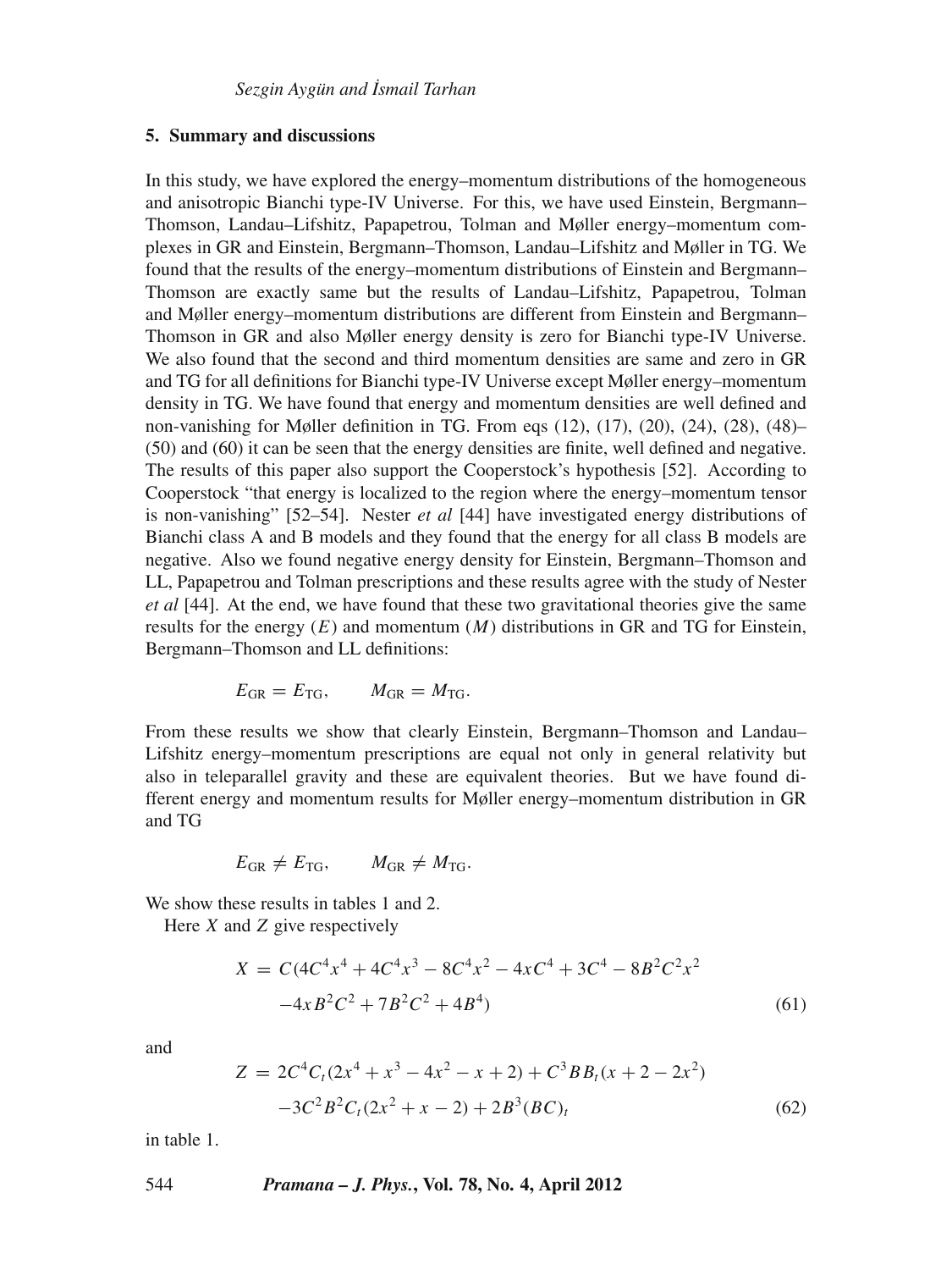|                    | Table 1. Non-vanishing energy and momentum distributions of Bianchi type-IV Universe in general relativity. |                                                                                                 |
|--------------------|-------------------------------------------------------------------------------------------------------------|-------------------------------------------------------------------------------------------------|
| General relativity | Energy density in GR                                                                                        | Momentum density in GR                                                                          |
| Einstein           | $E^{00} = -\frac{e^{2x}BC}{2}$<br>$\frac{2\pi A}{\sqrt{2\pi}}$                                              | $E^{10}=\frac{\mathrm{e}^{2x}(BC)_t}{\sqrt{2}}$<br>$4\pi A$                                     |
| Bergmann-Thomson   | $e^{2x}BC$<br>$2\pi A$<br>$= -\frac{1}{2}$                                                                  | $\mathbbm{S}^{10}=\frac{\mathrm{e}^{2X}(BC)_t}{\,}$<br>$4\pi A$                                 |
| andau-Lifshitz     | $e^{4x} B^2 C^2$<br>ь<br>$L^{00} = -$                                                                       | $L^{10}=\frac{\mathrm{e}^{4x}BC(BC)_t}{\mathrm{e}^{4x}BC(BC)_t}$<br>$2\pi$                      |
| Papapetrou         | $BC(A^2 + 1)e^{2x}$<br>$4\pi$ A<br>$\Sigma^{00} =$                                                          | $e^{2x}(A^2BCA_1 + A^3BC_1 + A^3CB_1 - A_1CB + C_1AB + CAB_1)$<br>$8\pi A^2$<br>$\Sigma^{10} =$ |
| Tolman             | $8\pi A(B^2 + C^2 - C^2x^2)^{3/2}$<br>$\times$<br>$e^{2x}$<br>$-\, =\, \alpha_0 V$                          | $\Lambda^{10} = \frac{e^{2x}}{8\pi A(B^2 + C^2 - C^2x^2)^{3/2}}$                                |
| Møller             | $M_0^0=0$                                                                                                   | $BCA_{t}e^{2x}$<br>$2\pi$<br>$M_1^0 = -1$                                                       |
|                    |                                                                                                             |                                                                                                 |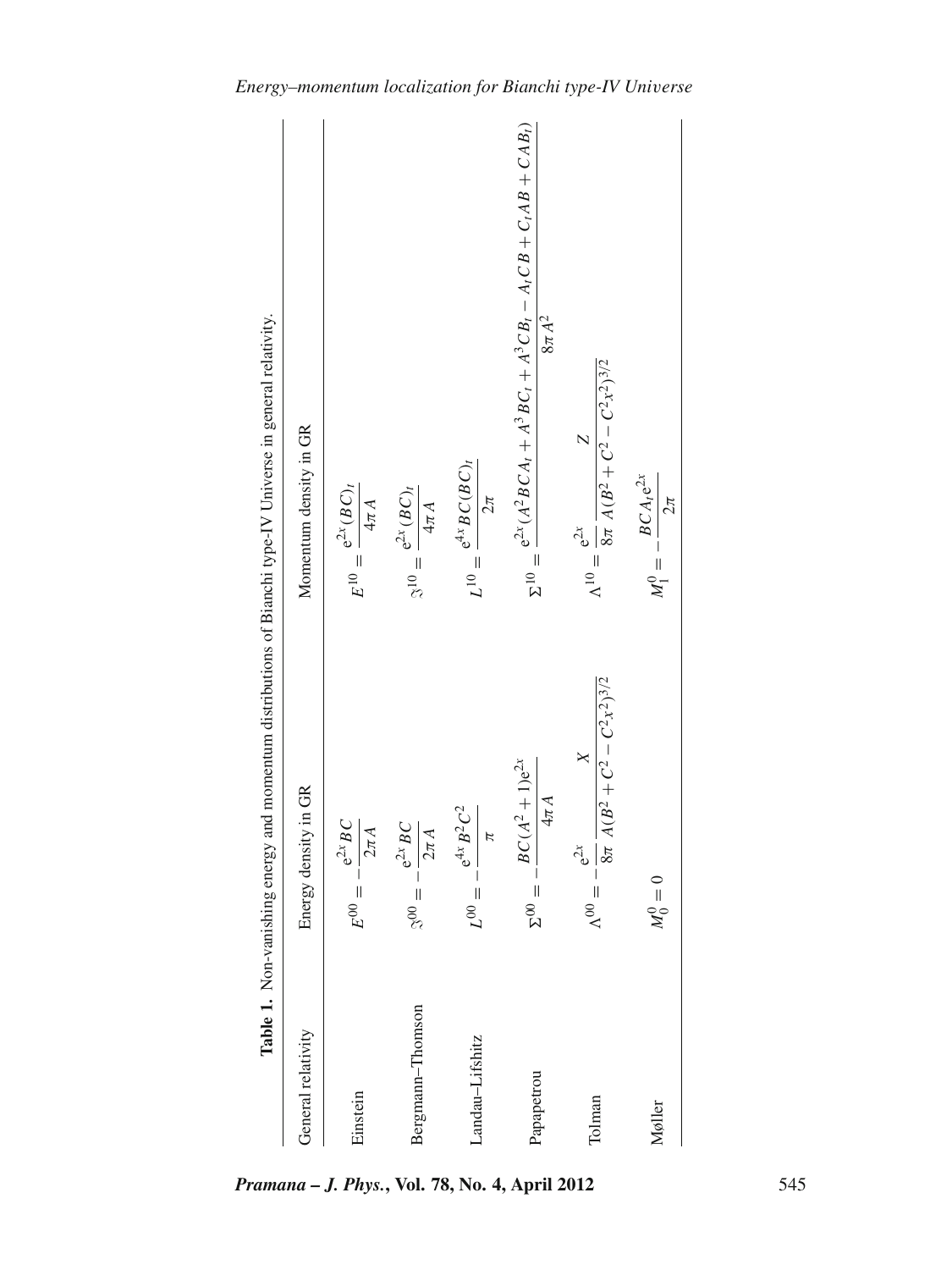|                      | Table 2. Non-vanishing energy and momentum distributions of Bianchi type-IV Universe in teleparallel gravity. |                                                                 |
|----------------------|---------------------------------------------------------------------------------------------------------------|-----------------------------------------------------------------|
| Teleparallel gravity | Energy density in TG                                                                                          | Momentum density in TG                                          |
| Einstein             | $-\frac{e^{2x}BC}{2\pi A}$<br>$hE^{00} = -$                                                                   | $hE^{10} = \frac{e^{2x} (BC)_t}{4\pi A}$                        |
| Bergmann-Thomson     | $e^{2x} BC$<br>$\frac{2\pi A}{\sqrt{2\pi A}}$<br>$h3^{00} = -$                                                | $h3^{10} = \frac{e^{2x} (BC)_t}{4\pi A}$                        |
| Landau-Lifshitz      | $e^{4x} B^2 C^2$<br>$- = 0.79$                                                                                | $hL^{10} = \frac{e^{4x}BC(BC)}{h}$<br>$2\pi$                    |
| Møller               | $Be^{-2x}(4BCx^2 - BC + B^2 - 8C^2 - 2BCx)$<br>2AC<br>$\kappa M_0^0 =$                                        | $\kappa M_1^0 \neq 0, \kappa M_2^0 \neq 0, \kappa M_3^0 \neq 0$ |
|                      |                                                                                                               |                                                                 |

*Sezgin Aygün and ˙Ismail Tarhan*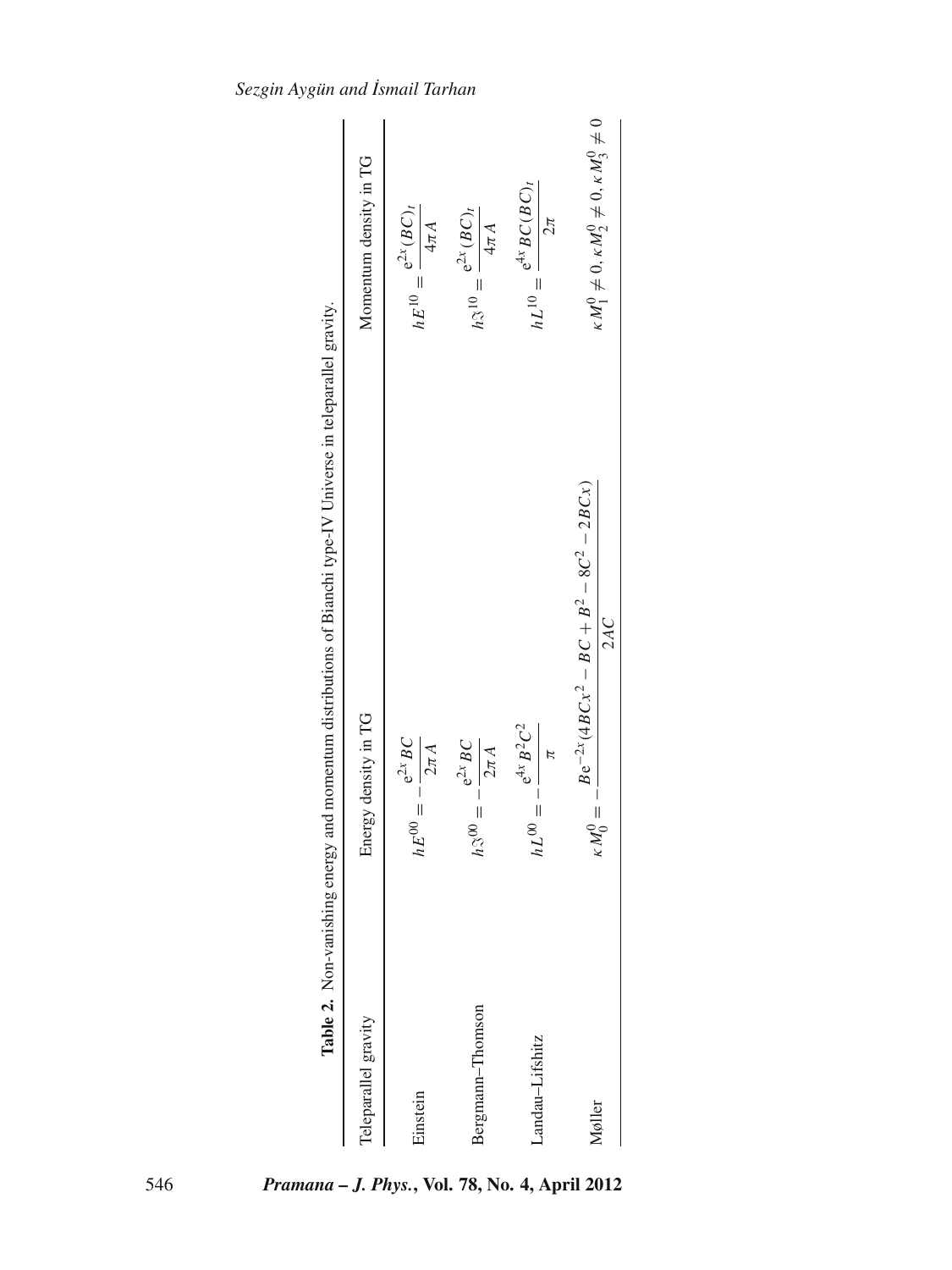### **Acknowledgements**

This work was supported by Çanakkale Onsekiz Mart University Under Research Fund as 2010/192. Also, the author would like to thank the referee for the valuable suggestions.

# **References**

- [1] A Einstein, *Preuss. Akad. Wiss. Berlin* **47**, 778 (1915)
- [2] A Papapetrou, *Proc. R. Irish. Acad.* **A52**, 11 (1948)
- [3] R C Tolman, *Relati*v*ity, thermodynamics and cosmology* (Oxford Univ. Press., London, 1934)
- [4] P G Bergmann and R Thomson, *Phys. Re*v*.* **89**, 400 (1953)
- [5] C Møller, *Ann. Phys. (NY)* **4**, 347 (1958); **12**, 118 (1961)
- [6] L D LLandau and E M Lifshitz, *The classical theory of fields*, 4th edn (Pergamon Press, Oxford, 1987)
- [7] S Weinberg, *Gra*v*itation and cosmology. Principle and applications of general theory of relati*v*ity* (John Wiley and Sons, Inc., New York, 1972)
- [8] A Qadir and M Sharif, *Phys. Lett.* **A167**, 331 (1982)
- [9] T Vargas, *Gen. Relati*v*. Gra*v*it.* **36**, 1255 (2004)
- [10] F I Mikhail, M I Wanas, A Hindawi and E I Lashin, *Int. J. Theor. Phys.* **32**, 1627 (1993)
- [11] K S Virbhadra, *Phys. Re*v*.* **D42**, 2919 (1990)
- [12] S S Xulu, *Int. J. Mod. Phys.* **A15**, 2979 (2000)
- [13] K S Virbhadra, *Phys. Re*v*.* **DX60**, 104041 (1999)
- [14] K S Virbhadra and J C Parikh, *Phys. Lett.* **B317**, 312 (1993)
- [15] K S Virbhadra, *Pramana J. Phys.* **45**, 215 (1995)
- [16] K S Virbhadra, *Phys. Re*v*.* **D41**, 1086 (1990)
- [17] N Rosen and K S Virbhadra, *Gen. Relati*v*. Gra*v*it.* **25**, 429 (1993)
- [18] S Aygün, M Aygün and ˙I Tarhan, *Acta Phys. Pol.* **B37**, 2781 (2006)
- [19] M Aygün, ˙I Yılmaz and S Aygün, *Acta Phys. Pol.* **B37**, 2795 (2006)
- [20] M Aygün and ˙I Yılmaz, *Acta Phys. Polon.* **B38**, 2497 (2007)
- [21] S Aygün, İ Tarhan and H Baysal, *Astrophys. Space Sci.* **314**, 323 (2008)
- [22] M Aygün and ˙I Yılmaz, *Int. J. Theor. Phys.* **47**, 707 (2008)
- [23] S Aygün, *Int. J. Theor. Phys.* **49**, 2288 (2010)
- [24] E C Vagenas, *Int. J. Mod. Phys.* **A18**, 5949 (2003)
- [25] E C Vagenas, *Int. J. Mod. Phys.* **D14**, 573 (2005)
- [26] E C Vagenas, *Mod. Phys. Lett.* **A21**, 1947 (2006)
- [27] I Radinschi, *Acta Phys. Slo*v*.* **49**, 789 (1999)
- [28] I Radinschi, *Fizika* **B9**, 203 (2000)
- [29] I Radinschi, *Chin. J. Phys.* **39**, 393 (2001)
- [30] I Radinschi, *Chin. J. Phys.* **39**, 231 (2001)
- [31] I Ching and I Radinschi, *Chin. J. Phys.* **41**, 326 (2003)
- [32] R M Gad, *Mod. Phys. Lett.* **19**, 1847 (2004)
- [33] R M Gad, *Astrophys. Space Sci.* **314**, 341 (2008)
- [34] M Sharif and S Taj, *Mod. Phys. Lett.* **A25**, 221 (2010)
- [35] G G Nashed, *Phys. Re*v*.* **D66**, 060415 (2002)
- [36] M Favata, *Phys. Re*v*.* **D63**, 064013 (2001)
- [37] S S Xulu, *Int. J. Theor. Phys.* **39**, 1153 (2000)
- [38] N Banerjee and S Sen, *Pramana J. Phys.* **49**, 609 (1997)
- [39] O Aydoğdu and M Saltı, *Astrophys. Space Sci.* **299**, 227 (2005)